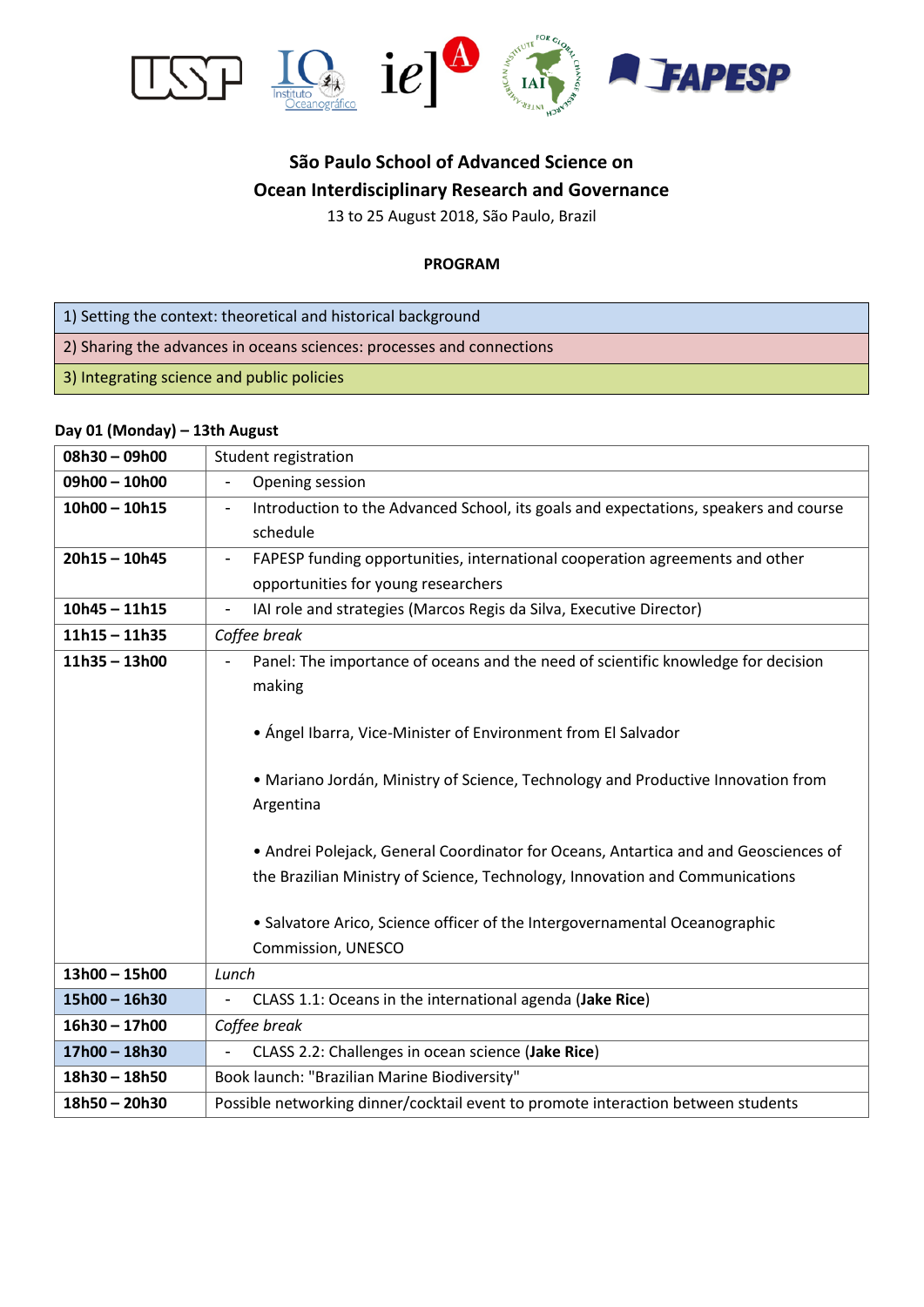# **Day 02 – Tuesday – 14th August**

| $09h30 - 11h00$ | CLASS 2.1: Interdisciplinary research and governance (Pedro Jacobi)<br>$\blacksquare$                       |
|-----------------|-------------------------------------------------------------------------------------------------------------|
| $11h00 - 11h30$ | Coffee break                                                                                                |
| $11h30 - 13h00$ | CLASS 2.2: Interdisciplinary research and governance (Pedro Jacobi)                                         |
| $13h00 - 15h00$ | Lunch                                                                                                       |
| $15h00 - 16h30$ | CLASS 3.1: Socio-Ecological Systems: transformations and the ecosystem approach<br>$\overline{\phantom{0}}$ |
|                 | (Cristiana Simão Seixas)                                                                                    |
| $16h30 - 17h00$ | Coffee break                                                                                                |
| $17h00 - 18h30$ | CLASS 3.2: The Intergovernmental Science-Policy Platform on Biodiversity and<br>$\overline{\phantom{0}}$    |
|                 | Ecosystem - IPBES (Cristiana Simão Seixas)                                                                  |
| $18h30 - 20h00$ | Poster session part 1/4                                                                                     |

### **Day 03 – Wednesday – 15th August**

| $09h30 - 11h00$ | CLASS 4.1: Ocean governance - Law of the Sea, CDB and UNFCC (Leandra Gonçalves<br>$\sim$                  |
|-----------------|-----------------------------------------------------------------------------------------------------------|
|                 | and Leopoldo Gerhardinger)                                                                                |
| $11h00 - 11h30$ | Coffee break                                                                                              |
| $11h30 - 13h00$ | CLASS 4.2: Ocean governance - Law of the Sea, CDB and UNFCC (Leandra Gonçalves                            |
|                 | and Leopoldo Gerhardinger)                                                                                |
| $13h00 - 15h00$ | Lunch                                                                                                     |
| $15h00 - 16h30$ | CLASS 5.1: Ocean assessments and goals - Millennium Ecosystem Assessment, the                             |
|                 | Regular Process, and Sustainable Developmental Goals (Alan Simcock)                                       |
| $16h30 - 17h00$ | Coffee break                                                                                              |
| $17h00 - 18h30$ | CLASS 5.2: Ocean assessments and goals - Millennium Ecosystem Assessment, the<br>$\overline{\phantom{a}}$ |
|                 | Regular Process, and Sustainable Developmental Goals (Alan Simcock)                                       |
| $18h30 - 20h00$ | Student tutoring                                                                                          |

# **Day 04 – Thursday – 16th August**

| $09h30 - 11h00$ | CLASS 6.1: Oceans and climate change (Silvia Romero)<br>$\sim$                      |
|-----------------|-------------------------------------------------------------------------------------|
| $11h00 - 11h30$ | Coffee break                                                                        |
| $11h30 - 13h00$ | CLASS 6.2: Ocean sciences and climate change within the IPCC framework (Silvia<br>- |
|                 | Romero)                                                                             |
| $13h00 - 15h00$ | Lunch                                                                               |
| $15h00 - 16h30$ | CLASS 7.1: Land-ocean connection in a changing world (Luiz Drude de Lacerda)        |
| $16h30 - 17h00$ | Coffee break                                                                        |
| $17h00 - 18h30$ | CLASS 7.2: Land-ocean connection in a changing world (Luiz Drude de Lacerda)<br>-   |
| $18h30 - 20h00$ | Poster session part 2/4<br>-                                                        |

# **Day 05 – Friday – 17th August**

| $09h30 - 11h00$ | CLASS 8.1: Understanding and modeling ocean basins (Edmo Campos)          |
|-----------------|---------------------------------------------------------------------------|
| $11h00 - 11h30$ | Coffee break                                                              |
| $11h30 - 13h00$ | CLASS 8.2: Understanding and modeling ocean basins ( <b>Edmo Campos</b> ) |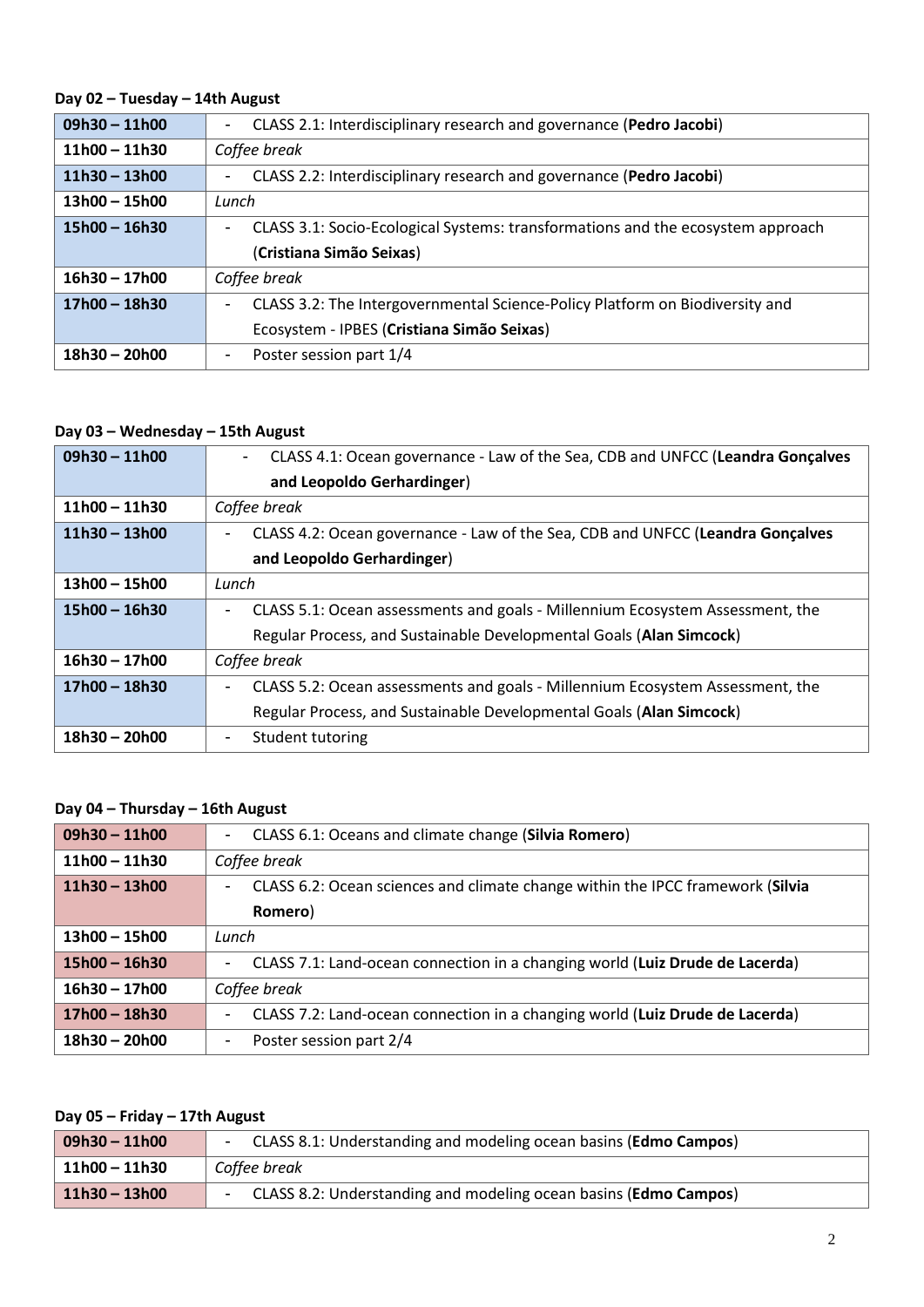| $13h00 - 15h00$ | Lunch                                                                            |
|-----------------|----------------------------------------------------------------------------------|
| $15h00 - 16h30$ | CLASS 9.1: Marine biodiversity: patterns, processes and threats under a changing |
|                 | climate (Ângelo Fraga Bernardino)                                                |
| $16h30 - 17h00$ | Coffee break                                                                     |
| 17h00 - 18h30   | CLASS 9.2: Marine biodiversity: patterns, processes and threats under a changing |
|                 | climate (Ângelo Fraga Bernardino)                                                |
| 18h30 - 20h00   | Student tutoring                                                                 |

# **Day 06 – Saturday – 18th August**

| $09h30 - 11h00$ | CLASS 10.1: Blue economy, the sustainable use of ocean resources for economic<br>$\overline{\phantom{a}}$     |
|-----------------|---------------------------------------------------------------------------------------------------------------|
|                 | growth, improved livelihoods and jobs (Milton Asmus)                                                          |
| $11h00 - 11h30$ | Coffee break                                                                                                  |
| $11h30 - 13h00$ | CLASS 10.2: Blue economy, the sustainable use of ocean resources for economic                                 |
|                 | growth, improved livelihoods and jobs (Milton Asmus)                                                          |
| $13h00 - 15h00$ | Lunch                                                                                                         |
| $15h00 - 16h30$ | Mid-term Think Share-Pair: exercising interdisciplinary and integrated scientific                             |
|                 | approach (Tércio Ambrizzi)                                                                                    |
| $16h30 - 17h00$ | Coffee break                                                                                                  |
| $17h00 - 18h30$ | Mid-term Think Share-Pair: exercising interdisciplinary and integrated scientific<br>$\overline{\phantom{a}}$ |
|                 | approach (Tércio Ambrizzi)                                                                                    |
| 18h30 - 20h00   | Poster session part 3/4                                                                                       |

# **Day 07 – Sunday – 19th August** (Break Day)

## **Day 08 – Monday – 20th August**

| $09h30 - 11h00$ | CLASS 11.1: Setting the context: theoretical and historical background of<br>$\overline{\phantom{a}}$<br>socioecological systems (Anthony Charles) |
|-----------------|----------------------------------------------------------------------------------------------------------------------------------------------------|
| $11h00 - 11h30$ | Coffee break                                                                                                                                       |
| $11h30 - 13h00$ | CLASS 11.2: Ocean governance: interactions of ocean resource management and                                                                        |
|                 | biodiversity conservation (Anthony Charles)                                                                                                        |
| $13h00 - 15h00$ | Lunch                                                                                                                                              |
| $15h00 - 16h30$ | CLASS 12.1: Regional Fisheries agreements and organizations (Fabio Hissa Viera Hazin)                                                              |
| $16h30 - 17h00$ | Coffee break                                                                                                                                       |
| $17h00 - 18h30$ | CLASS 12.2: Regional Fisheries agreements and organizations (Fabio Hissa Viera Hazin)                                                              |
| $18h30 - 20h00$ | Student tutoring                                                                                                                                   |

### **Day 09 – Tuesday – 21st August**

| $  09h30 - 11h00$ | - CLASS 13.1: Marine protected areas and the science-policy dimensions (Daniel Suman) |
|-------------------|---------------------------------------------------------------------------------------|
| 11h00 - 11h30     | Coffee break                                                                          |
| $11h30 - 13h00$   | CLASS 13.2: Marine protected areas and the science-policy dimensions (Daniel Suman)   |